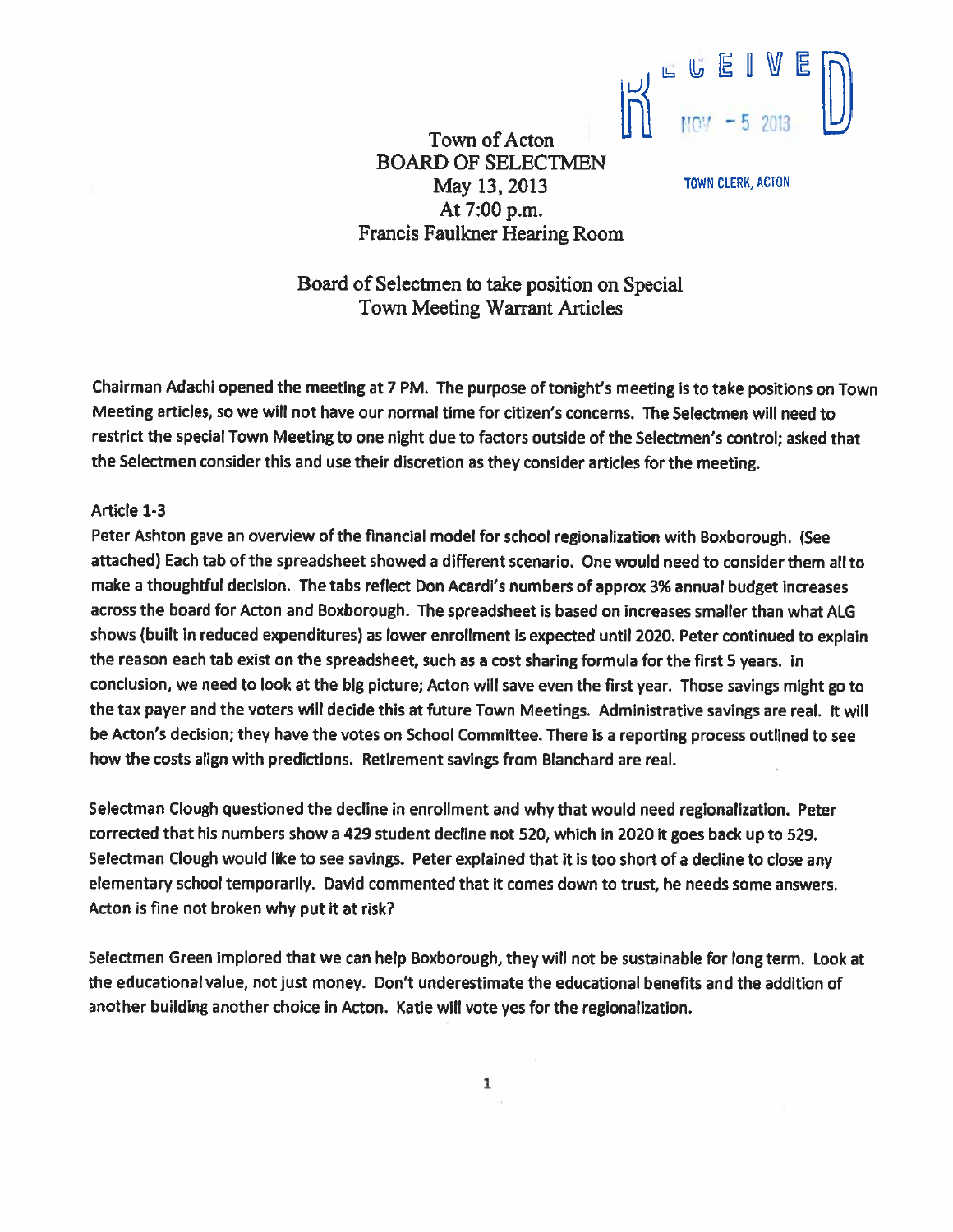Chairman Adachi is not so sure what Is in it for Acton. What Is the real cost savings in administrative sharing; is it saving money or cutting benefits. If I lived in Boxborough of course I would want it. I am still on the fence.

Steve Noone: Point of clarification, he did not use school's numbers, he used DESE numbers for current years and the school's projected enrollment numbers for subsequent years. Steve thinks the number is 520 students, whichever number you use, we are talking <sup>a</sup> school. People feel they need to endorse School Committee and regionalization. But if you are voting yes, you are voting for the increasing assessment of 106% of the increased cost for at <sup>a</sup> minimum the next <sup>8</sup> years. We do not have <sup>a</sup> broken school system; we do not need to fix it. Boxborough could vote to pay taxes to suppor<sup>t</sup> sustaining the school but they do not in Boxborough and that is by choice. Wish there was <sup>a</sup> better deal for Acton

Paul Murphy: Think about kids with special needs? Really it <sup>g</sup>ives another building for another use in Boxborough. You could specialize by use school buildings at various locations of choice. About 15% Boxborough now gets another choice program and for less money. Kids in the middle are affected, studies show that is all about class size.

Charlie Kadlec: There is an implication in Peter's study that if we didn't plan correctly we can do something about it to correct it. We can't go back.

Dennis Bruce: We need to look at what is trying to be accomplished not just the numbers, look at the end game, what is best for the town. Opportunities to make <sup>a</sup> group of three (AS, Region and Boxborough) unite and morph into something great. We need to expand on something that works to make the all the schools more efficient. Think about accomplishing the gran<sup>d</sup> <sup>p</sup>lan. Don't just look at finances as that is how the whole thing started. We are trying to make the schools and the system better and more efficient.

Selectmen Gowing: The school system will be improved. People without children will bear the cost. What is the cost to them? The SOS represents everyone not just those with school age children.

Terra Freidrichs: Has anyone spoken to and asked the teachers? Selectmen Sonner responded yes.

Selectman Sonner <sup>I</sup> am voting yes, if we don't take advantage of it now we will pay later and regre<sup>t</sup> it in the future. It is a tough decision and there are risks, there will be efficiencies and savings, I am voting yes. Selectman Clough. Not at yes yet, not sure.

Chairman Adachi: Given that <sup>I</sup> am still not certain my tendency will be to vote against the article.

Selectmen Gowing is on the fence, <sup>I</sup> will vote <sup>a</sup> very soft yes.

Selectman Green will vote in favor of the article.

Article 1, Selectman Sonner voted to recommend, Selectmen Gowing seconds, the vote passes 3 to 2.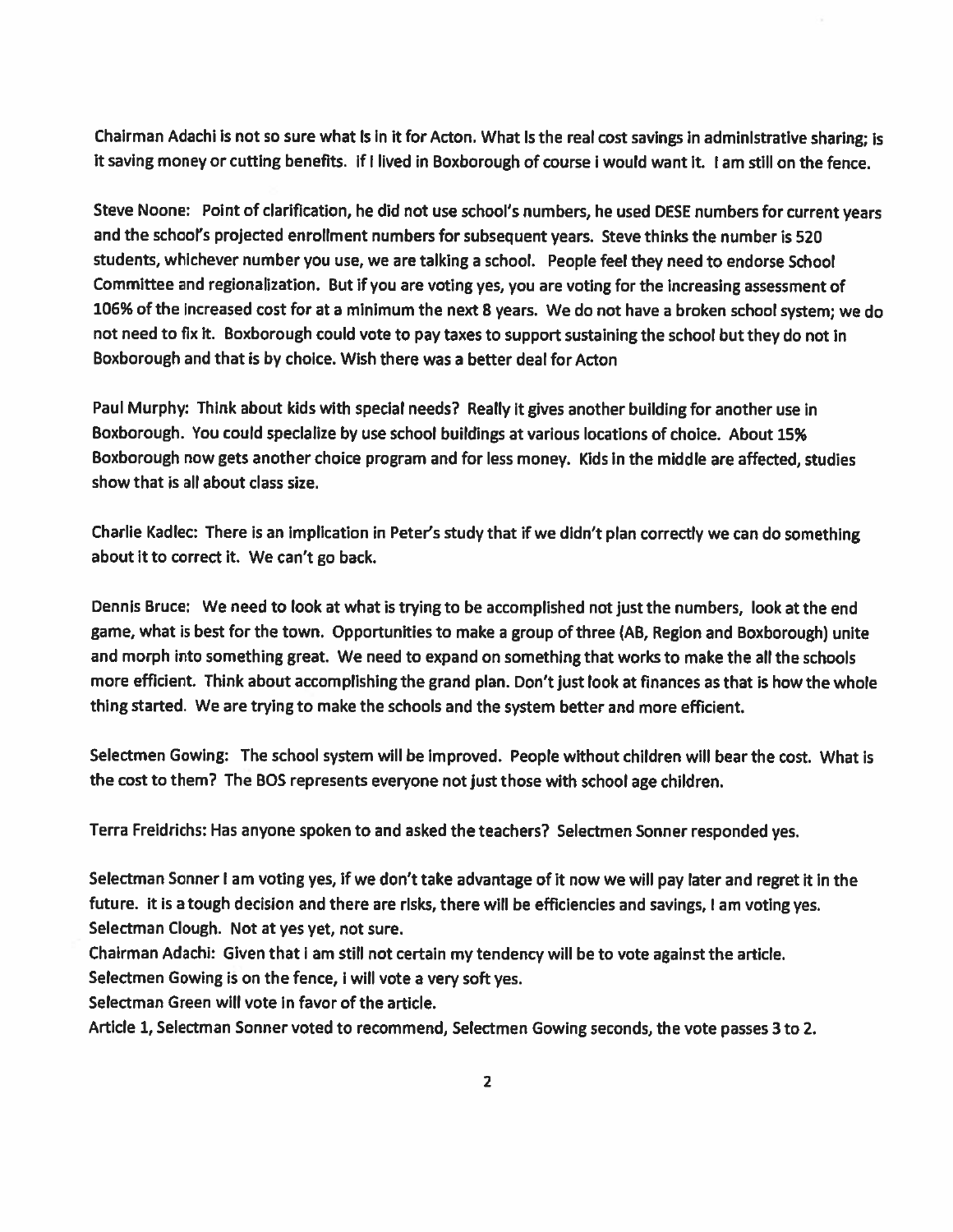Steve Noone: asked about the articles to deal with the transfer of property, Steve Ledoux stated that it will be taken later in the spring on advice of Town Counsel it will not be taken up at this meeting. It will be taken up later as <sup>a</sup> separate article.

Peter Ashton, section 4 B talks about it but the MOA will come later. And there will be another separate vote. Charlie would like answers from Town Counsel.

Ann Chang, this regionalization questions with all its many intricate questions should limit this special Town Meeting to the one subject of regionalization.

Article 2, Selectman Adachi motion to Amend Town Charters, School Committee, and Selectman Green seconds: Selectman Sonner motioned to recommend, 4 voted in favor, 1 no vote. Article 3, Selectmen Adachi motioned to amend town charter School Committee to recommend, Selectmen Gowing seconded, all in voted in favor.

Article 4, CPC Open Space Acquisition: to acquire the Anderson Property (presentation made by the Town Planner Roland BartI). Steve Ledoux added that there is <sup>a</sup> restrictive timeline under chapter 61B of 120 days to be approved at Town Meeting, less 2 weeks since the offer was made. Selectmen Gowing moved to approve Selectman Clough seconded. Peter Ashton Is concerned that even though the Open Space Committee has talked about it and rated it as #2 of choice Acton properties over the years, it has not been discussed in public. It is <sup>a</sup> 40 acre parcel of which 20.7 acres are available to purchase. The other 20 acres might become available. 10 acres might be available as it backs up to wetlands so really is 30 acres for the price of 20. All voted in favor,

Article 5, Collective Bargaining Agreement: Fire FY14-FY16 contract, the Town Manager spoke to the funding of the contracts

Selectman Gowing recommended Selectman Sonner seconded. All voted in favor of the article.

Article 6, Amend Town Bylaw-Ice-cream Truck Permitting Fee: the Town Manager spoke to the reason for the permitting. The fees would cover CORI and finger printing checks. The estimated fee would be \$100. Selectman Sonner motioned to recommend, Selectman Green seconded, all voted in favor.

Article 7 and 8, Extension of Quarry Road and Relocation of Kennedy Right-of-Way: Relocate by extension of Quarry Road.

Selectman Gowing moved to recommend, Selectman Sonner seconded, all voted in favor.

Article 9, Amend Town Bylaw- Establish <sup>a</sup> Temporary Moratorium on New Construction in Village District. Ann Chang, is ft legal? The town Managers advised that the Article went under review by Town Counsel. Scott Kutil — <sup>a</sup> Windsor Ave. resident did the presentation, he and Wayne Freidrichs pu<sup>t</sup> this article together. A moratorium has to apply to zoning district, so this is <sup>a</sup> larger area than they are concerned with in total. The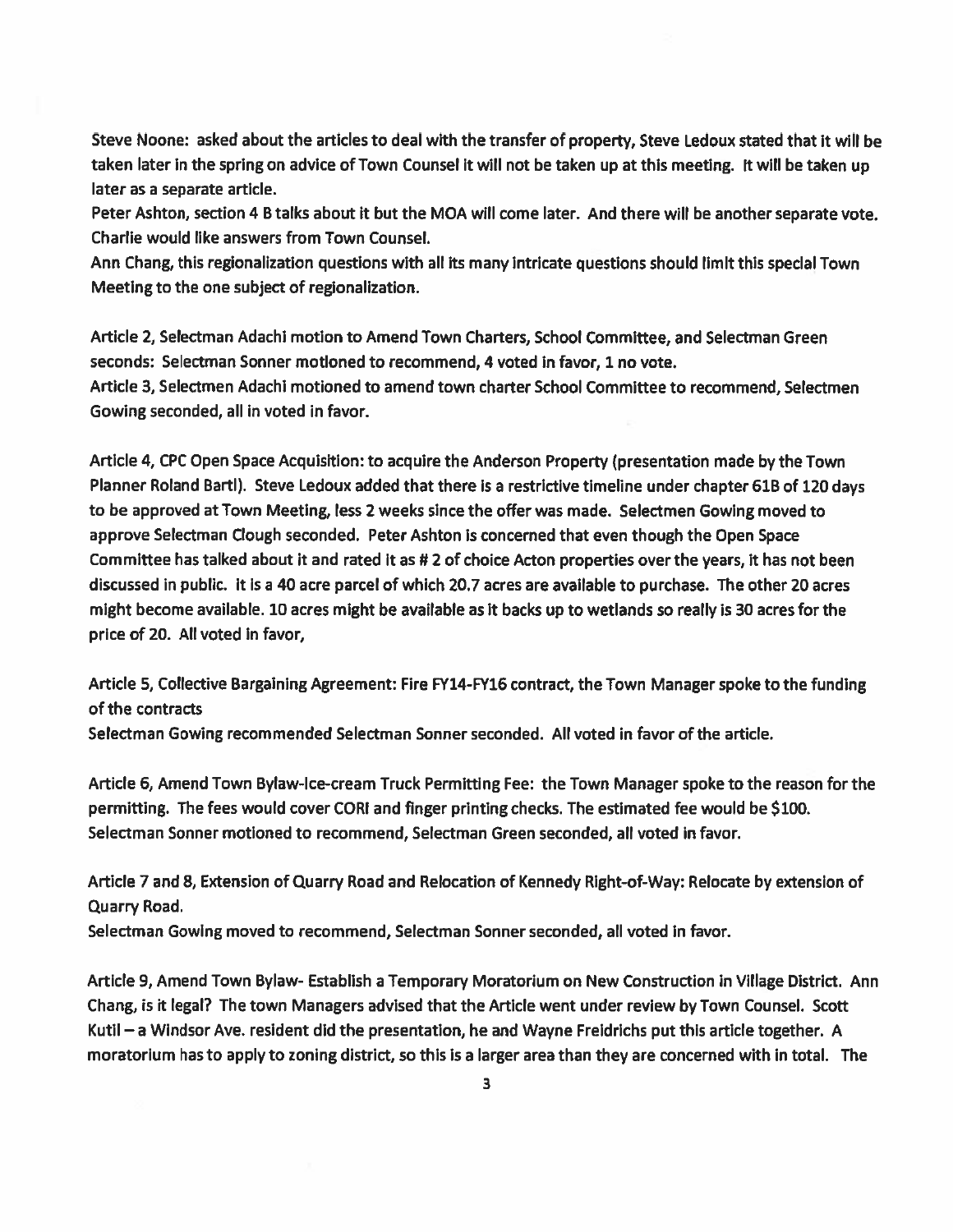purpose is to create <sup>a</sup> new zoning district, "The Village Historic District". Once the moratorium lifted it will only affect the village. Wayne and Terra Friedrichs spoke to protecting the area. Renee Robins spoke to the historic significance of the area and the importance of rezoning.

Selectman Sonner wanted to clarify that the zoning consists of 2/3 area in historic district 1/3 of the area outside of the district. Land is bought with the purpose of developing, in this case there are 2 lots one in each district. Steinberg wants to make it into 5 lots.

Selectman Clough, the 2 family built previously must have slipped through, not sure how that was allowed. Selectman Gowing the existing proposal is going forward, Wayne commented that we as <sup>a</sup> group understand that, what we want is to control the 5/6 acres that will be next from large development. We should really rethink the zoning issue. Selectman Green, Article 12 could deal with this and redoing the zoning would really take time, more than <sup>a</sup> year. Wish Town Counsel was here to advise and <sup>a</sup> working group could help. Chairman Adachi, although I am sympathetic, it affects more than the district and there is mixed housing on Windsor Ave. We need further information.

Renee Robins we are protecting <sup>a</sup> district that is <sup>150</sup> years old. if you take value from our district, you take money from me and my neighbors. Why does <sup>a</sup> business man not from Acton rate protection over an Acton resident?

Wayne Friedrichs we will not affect this building, but looking to the future we want to stop it from going north. Renee Robins Really about Acton and the beauty that is special in all the historic districts.

Ann Chang, Trey Shupert took 3 years for just to develop <sup>a</sup> plan for West Acton. It will not be for 1 year. Selectman Sonner moved to defer making <sup>a</sup> recommendation on the article, Selectman Green seconded; 4 votes in favor of deferring and Selectman Gowing opposes.

Article 10 and 11, Amend Zoning Bylaw-Signs and Advertising Devices and Typographical Corrections Selectman Sonner recommends, Selectman Gowing seconded, all voted in favor.

The Chairman asked the Town manager what happens if Town meeting continues, we would need room alternative rooms. Acton TV is working to have cameras available in alternative rooms.

Some discussion on the order of Articles for presentation, Article 1 first consent Articles in the middle and zoning at the end. Article 1 is a ballot vote, Charlie Kadlec noted, depending on how vote is taken it might take <sup>a</sup> lot of time.

## Articles to be moved to consent:

Article #5 — Collective Bargaining Agreement Fire FY14-16 Article #6 -Amend Town Bylaw-Ice-cream Truck Permitting Fee Article #7 and #8 -Extension of Quarry Road and Relocation of Kennedy Right-of-Way Article #10 and #11- Amend Zoning Bylaw-Signs and Advertising Devices and Typographical Corrections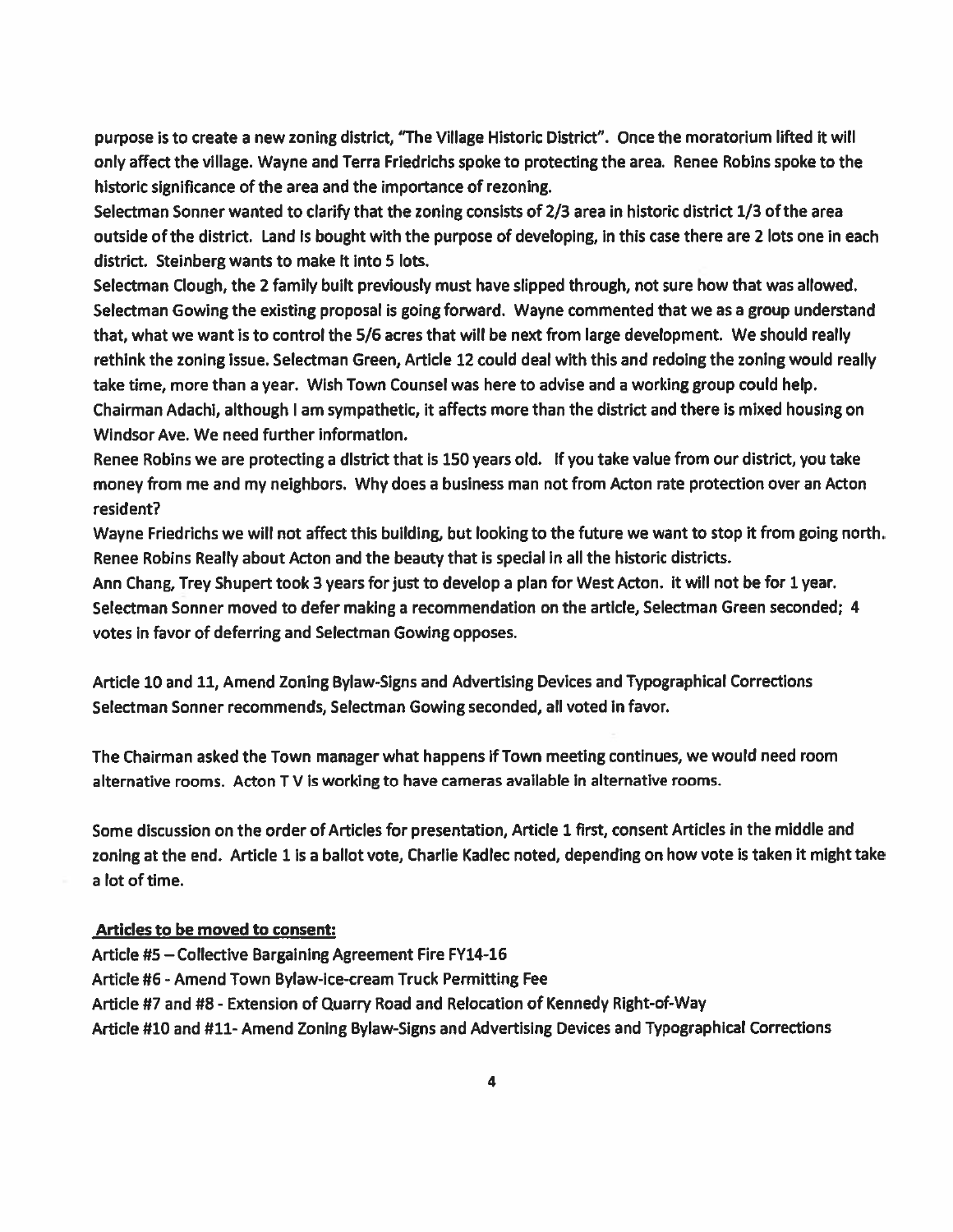Town of Acton BOARD OF SELECTMEN May 13, 2013 At 7:00 p.m. Francis Faulkner Hearing Room

Board of Selectmen to take position on Special Town Meeting Warrant Articles